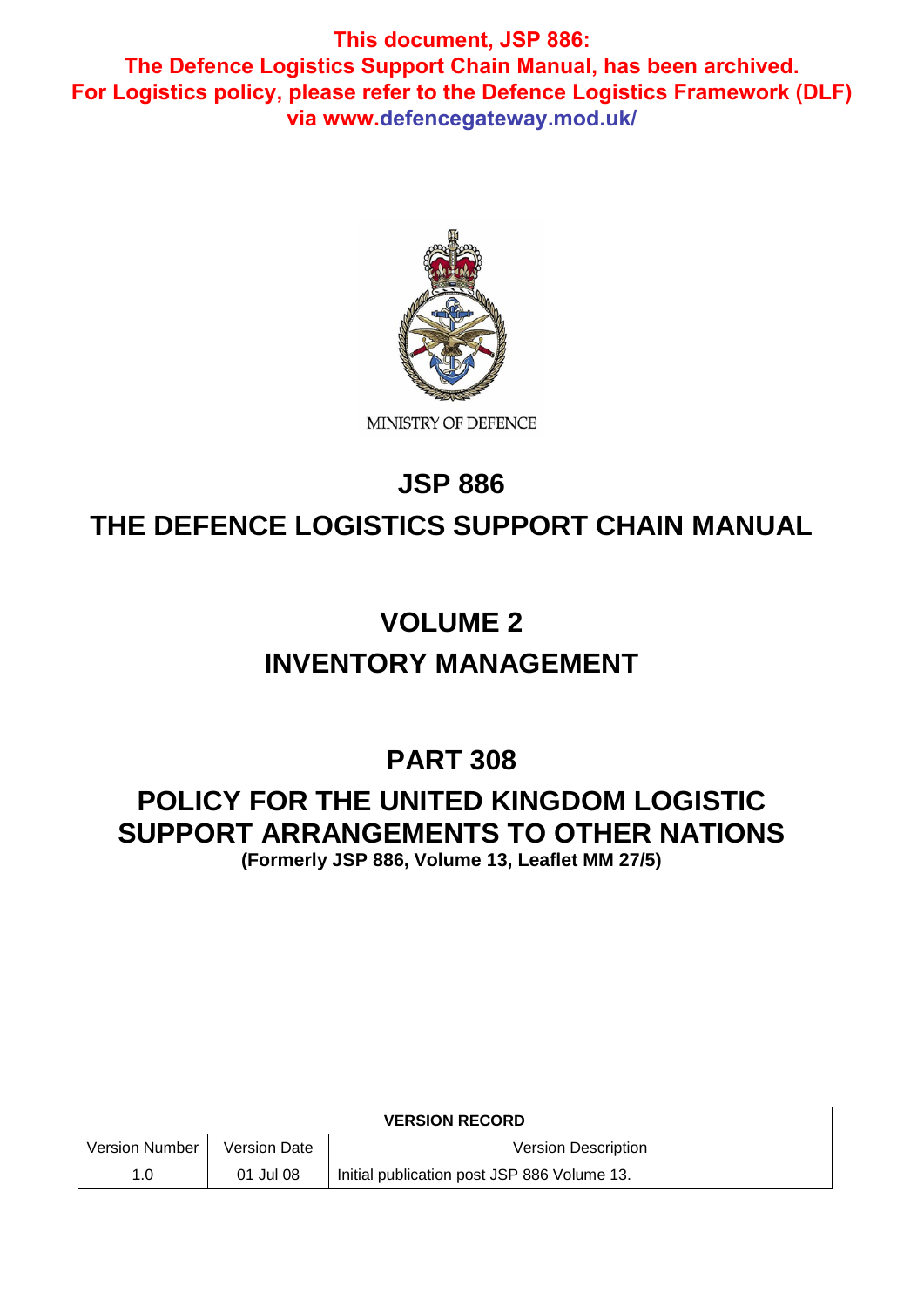List of Contents:

#### **CHAPTER 1 – (MM 27/5) - POLICY FOR THE UNITED KINGDOM LOGISTIC SUPPORT ARRANGEMENTS TO OTHER NATIONS**

Purpose Scope of UKLSA Exclusions from UKLSA Negotiation of a UKLSA Outline of the UKLSA System Maintenance Stock Level Cases Repair Stock Level Case Funding of Cases Stock Level Cases Requisition Case Deletion of Items from the SLCS Ad Hoc Demands associated with UKLSA Provisioning Repair Stock Level Case Modifications Notification of Modifications ADP aspects of UKLSA Faults **Ownership Transportation ANNEX A - LEAFLET MM 27/5 ANNEX A - UKLSA - ALLOCATION OF RESPONSIBILITIES**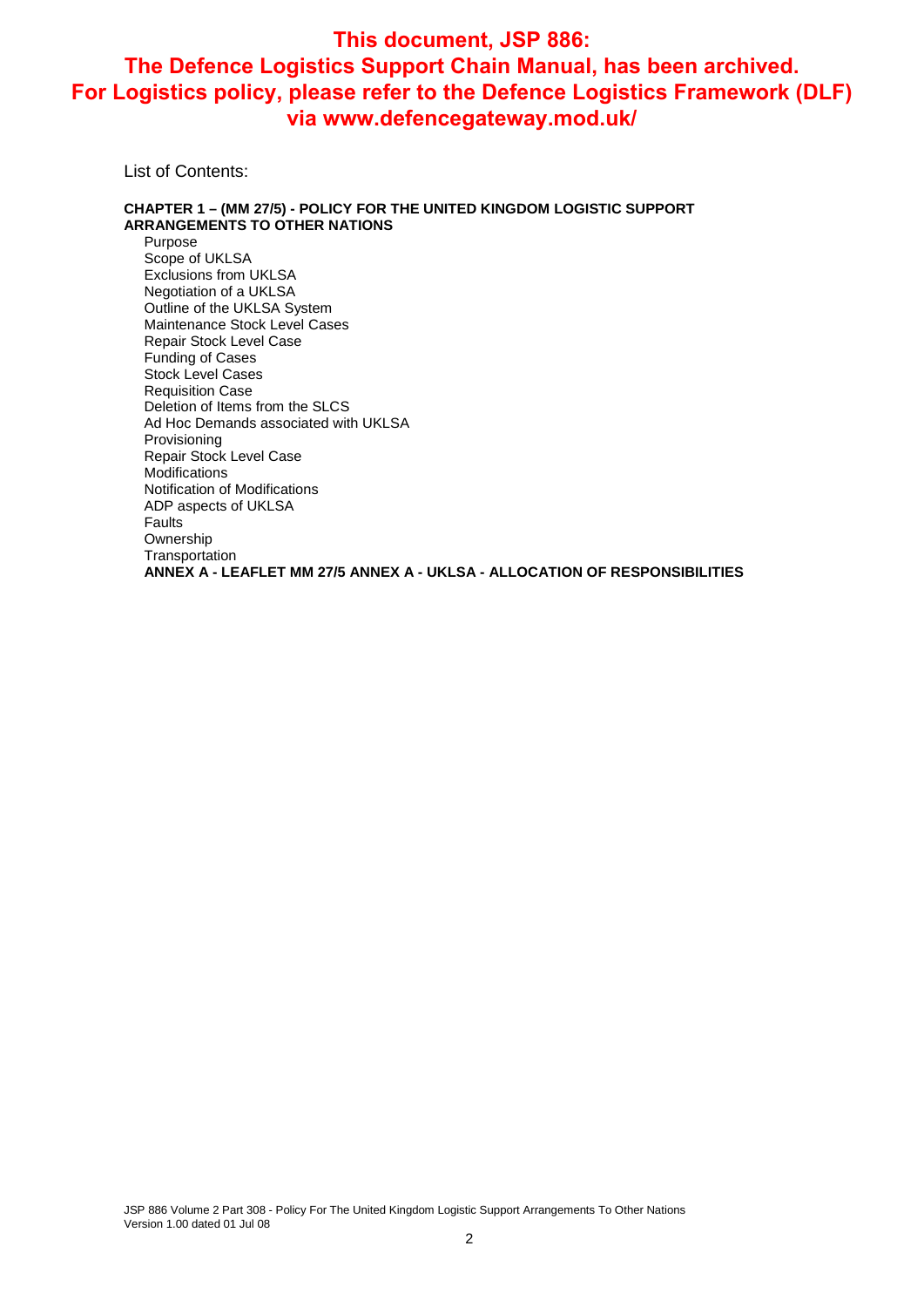### **CHAPTER 1: (MM 27/5) - POLICY FOR THE UNITED KINGDOM LOGISTIC SUPPORT ARRANGEMENTS TO OTHER NATIONS**

#### **PURPOSE**

1. United Kingdom Logistic Support Arrangements (UKLSA) is an arrangement whereby a foreign nation which has purchased a military aircraft or system manufacturers in the UK, can obtain follow-on logistic support under a Government to Government arrangement. Foreign nations who buy into the UKLSA spares and repair support systems and participate in the bilateral exchange of operating and technical information are known as Member Countries (MCs). The initial support for an aircraft or system sold overseas is normally provided by the Prime Contractor. Although the Prime Contractor could also provide follow-on support, normally considered to begin 2 to 3 years after the purchase, many countries now prefer the security of long-term support provided under a UKLSA.

2. If requested, UKMOD will examine the possibility of providing UKLSA for such aircraft/equipment to cover re-provisioning, repair and technical and modification advice. There are however, 2 pre-requisites to successful negotiations:

a. The equipment to be supported by the UKLSA must be of UK origin and be common to that operated by the UK Armed Forces.

b. UKMOD must be aware of a continuing requirement for such equipment within the UK Armed Forces.

In addition, the extent to which such arrangements involve the commitment of UKMOD resources has to be carefully considered as part of the process of obtaining formal approval.

#### **SCOPE OF UKLSA**

3. The following services would normally be available under UKLSA:

a. Supply, other than initial stocks of common consumable items contained in the UKMOD inventory.

b. Repair and overhaul of equipment and components, common to the UKMOD and MC.

- c. Information on common modifications.
- d. Provision of specified technical information UKMOD publication and liaison.

#### **EXCLUSIONS FROM UKLSA**

4. Whilst the aim is to provide as wide a service as possible, within the limitations mentioned in Paragraph 3 above, there may be some occasions when exclusions have to be made, for example, because of commercial or political considerations. It is imperative that under such circumstances the MC is made fully aware of the situation as early as possible in the negotiating stage. The following support activities are not normally within the scope of UKLSA:

a. Initial stocks of equipment and GSE unless agreed otherwise with the Prime Contractor.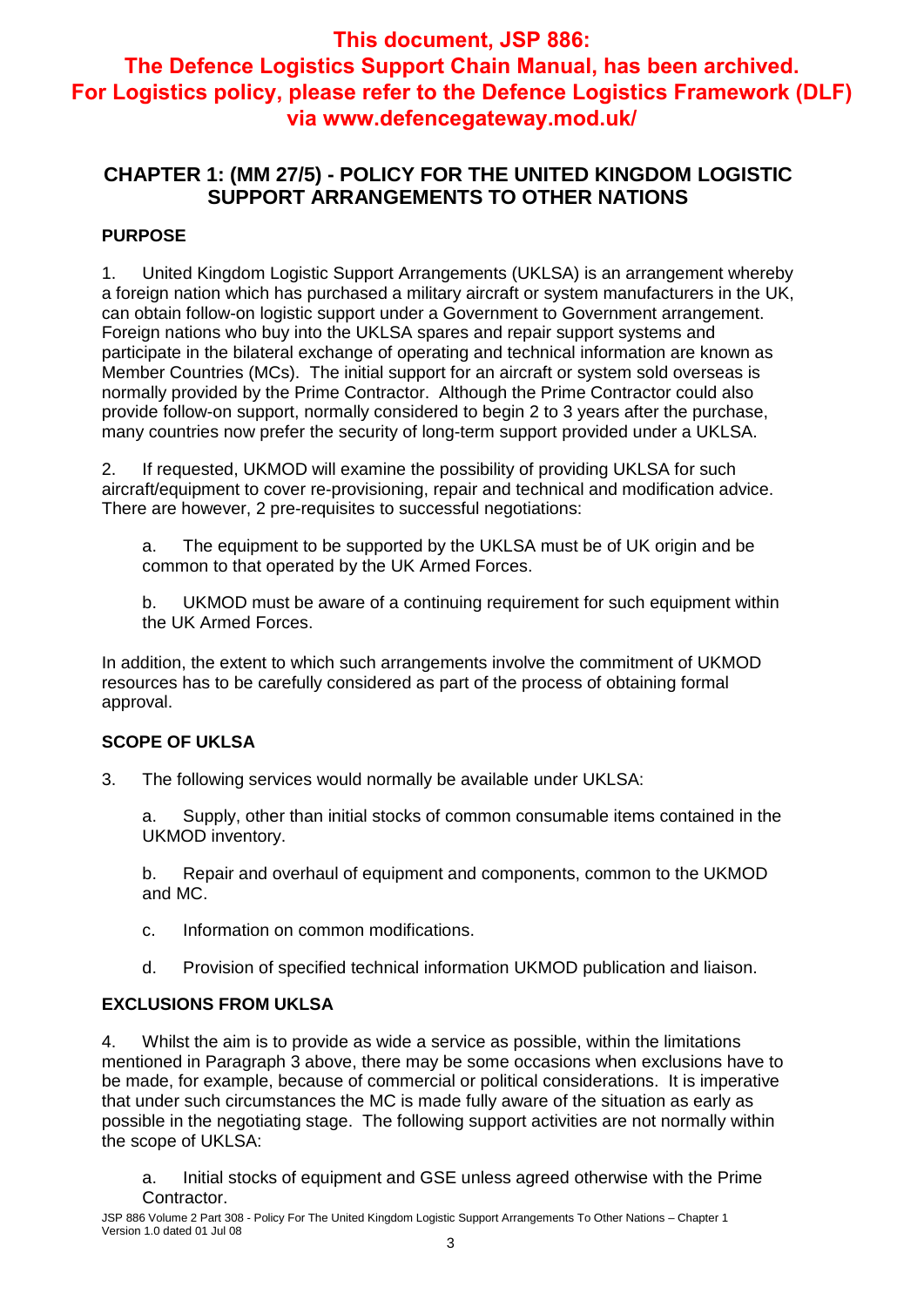- b. Initial and resupply of consumable spares during the OEM warranty period.
- c. Initial and resupply of Repairable spares.
- d. Support of equipment until UKLSA becomes operative.
- e. Supply of non-common equipment.
- f. Repair and overhaul of non-common equipment.
- g. Supply of modifications including documentation.
- h. Supply of Technical Publications, (but see Paragraph 3d).

#### **NEGOTIATION OF A UKLSA**

5. Initial reference to a UKLSA scheme may be included in a Government to Government agreement or Memorandum of Understanding (MOU), although alternatively Industry may seek government assistance during initial negotiations.

6. Requests for UKLSA assistance are normally made in the first instance to Defence Export Service Organisation (DESO) during the negotiations of the Government to Government MOU or sale, but the prior approval of HOS ADSCOps (D&S) must be obtained before any undertaking is made to provide UKLSA in support of the sale. In giving this initial approval, HOS ADSCOps (D&S) must consult and be satisfied that the requisite UKMOD resources including. PTs at both Wyton and Yeovilton are available and in particular that the cost of any additional manpower requirements will be borne by the MCs. Thereafter, the full implications of the particular arrangement being proposed have to be identified, considered and defined, and the UKMOD resources required to meet them quantified as part of the formal approval process. Normally, these activities will be led and co-ordinated by HOS ADSCOps (D&S) in conjunction with other specialist UKMOD branches.

7. In addition, when UKLSA is in prospect, HOS ADSCOps (D&S) will inform the Prime Contractor (or, if a Government to Government sale of used aircraft is involved, the holder of the design rights in the aircraft of equipment) and the Society of British Aerospace Companies (SBAC) as soon as possible. The Prime Contractor will be responsible for informing all principal equipment suppliers likely to be involved in the support of a MCs purchase. Once the initial discussions with industry have been completed and offer of UKLSA is agreed in principle then in accordance with Paragraph 6 above, all negotiations with the MCs will be carried out by HOS ADSCOps (D&S).

8. Documents relating specifically to a UKLSA are prepared and negotiated as follows:

a. **Memorandum of Understanding.** International agreements are usually expressed in the terms of an MOU, which is a formal document prepared by DESO or HOS ADSCOps (D&S) for signature at one star level or above. An MOU is not a contract but is a declaration of intent, expressed in a very broad outline, that one government is willing to assist another, usually for mutual benefit.

b. **Implementation Arrangement.** HOS ADSCOps (DS) in collaboration with the appropriate UKMOD branches will prepare and agree with each MC a detailed Implementation Arrangement (IA) for the UKLSA which will be based on this Leaflet. It is intended that, wherever possible, MCs will be required to conform to standard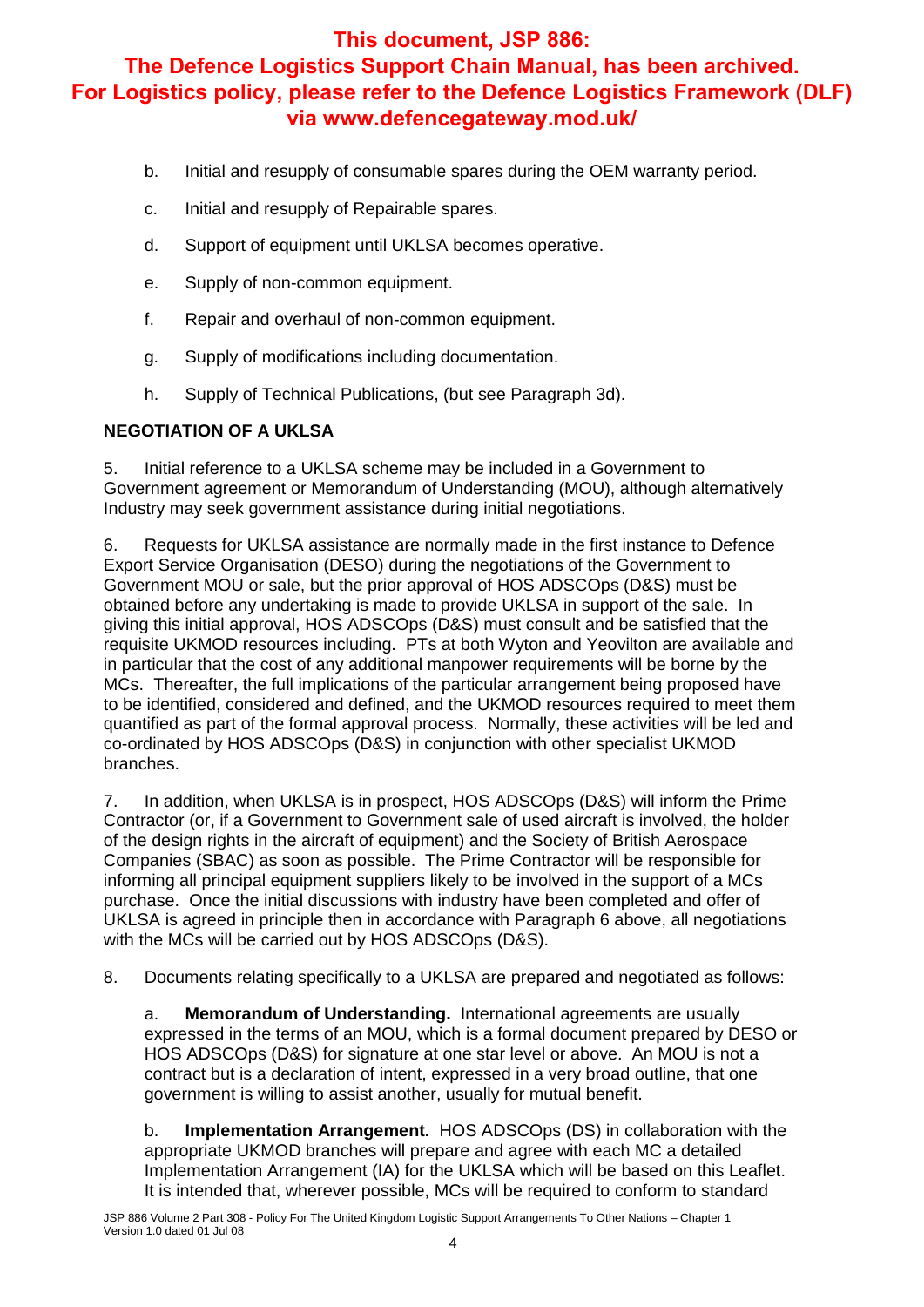UKMOD procedures appropriate to the elements of the UKLSA procedure included in their particular Arrangement. IAs are signed on behalf of the UKMOD by HOS ADSCOps (D&S).

c. **User Guide.** The UKLSA User Guide is produced to provide the MCs with a working level deskguide to the operation of the UKLSA scheme and is produced and distributed by HOS ADSCOps (D&S).

9. Once the policy for the particular UKLSA has been negotiated and agreed, HOS ADSCOps (D&S) staff are responsible for the detailed logistics operation of the scheme, covering the following activities:

a. Providing the MCs with a single point of entry into the ES(Air) Logistics Systems for supply, engineering and finance.

b. The preparation of the lists of equipment to be supported (Stock Level Cases (SLC)).

c. Co-ordination of Project Team (PT) activity.

d. Preparing and agreeing with the MCs the annual review of the SLC lists and providing priced copies to the MCs.

e. The exchange of Letters of Offer (LOOs) (see Paragraph 11).

#### **OUTLINE OF THE UKLSA SYSTEM**

10. A broad outline of the services required by the MCs will be specified in the IA however, the exact details or items and services to be provided must be agreed between HOS ADSCOps (D&S) and each MC and be subject to LOOs. The UKLSA may cover two or more of the following elements as "Cases". ('Case' is the term used to describe a list of equipment/spares and/or the associated financial and accounting details appropriate to a specific service being provided under the UKLSA).

a. **Maintenance Stock Level Case (MSLC).** The MSLC is a list of consumable spares which an MC expects to demand in an agreed forward period for example, 12 months. The "Case" also outlines the funding requirements.

b. **Repair Stock Level Case (RSLC).** The RSLC also covers a 12 month period and includes the following:

(1) The expected arisings of repairables and how the repairs will be undertaken.

(2) The quantity of repairables of the MCs will be required to purchase for provide) to augment the UKMOD common pool of items for which there will be a return and exchange arrangement (see Paragraph 17b).

(3) The funding arrangements for (2) above.

(4) The funding arrangement for the enhancement of the stocks of repair spares needed to support the repair lines.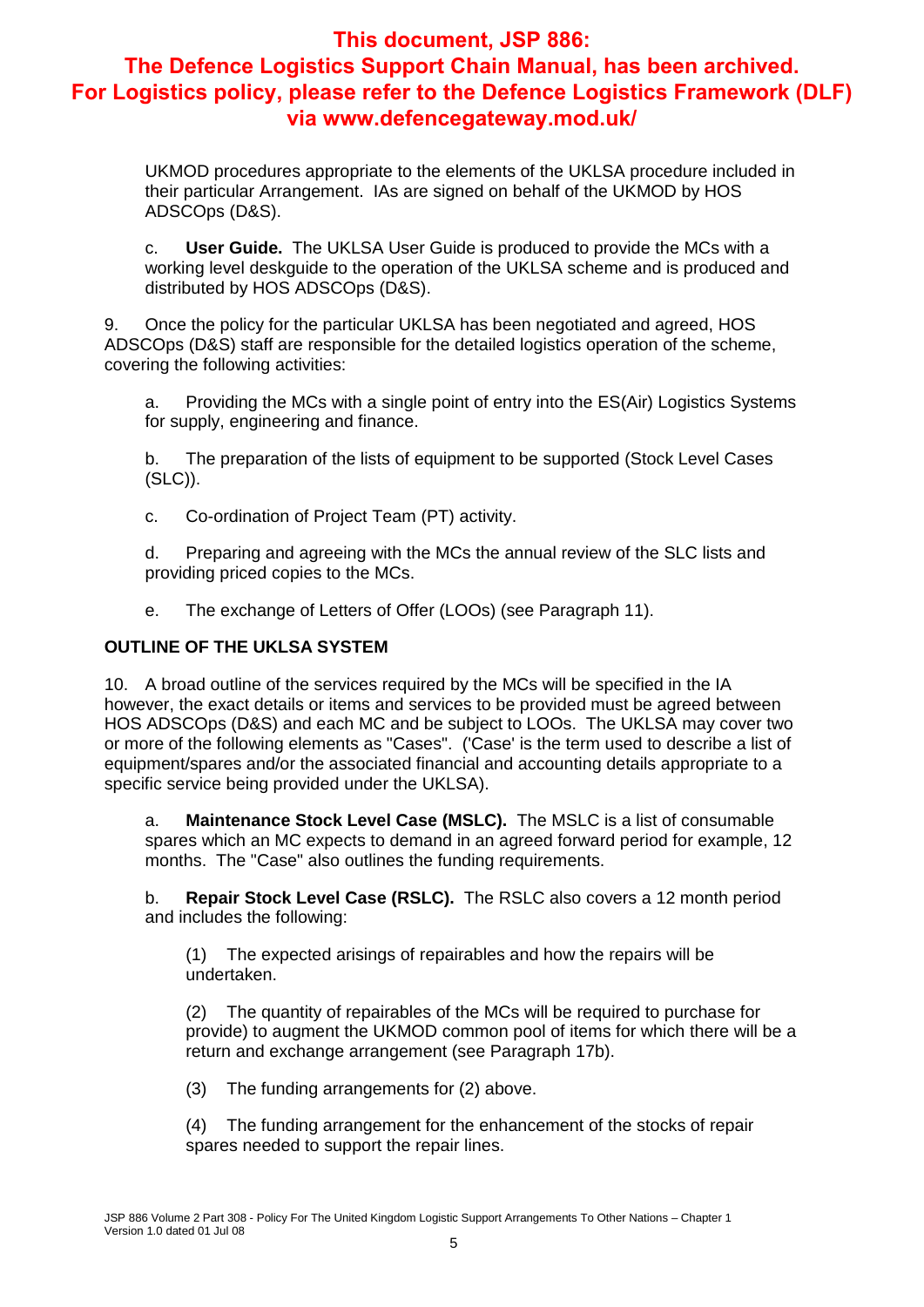c. **Requisition Case.** The Requisition "Case" covers the estimated value of the size of the annual withdrawals from the SLC's, together with the bills likely to be placed for ad hoc demands for both spares and repairs and the support costs for staffing the "Cases". The requisition case should always be in credit. In order to provide funds to cover withdraws the MCs pay for the estimated bills in each quarter. At the inspection and at each subsequent re-negotiation HOS ADCC Ops will seek MC agreement on the size of the following year's Requisition "Case". The MCs will be required to lodge one quarter of that sum with the Defence Bills Agency (DBA) Liverpool at the time of signature of the LOO and before the "Case" start date and thereafter within three weeks of it being called forward by DBA Liverpool, with funding called forward as necessary.

More details of these "Cases" are given in subsequent paragraphs.

11. Once the "Cases" have been agreed they are formally ratified normally by means of a Re-negotiation Meeting and contract LOOs. After the LOO's have been signed and the appropriate funding lodged with UKMOD, provision action will be taken or repair cover arranged, as necessary.

12. Spares procured against the MSCL and the RSLC are held with the other UKMOD stocks and are not segregated nor separately identified in any way.

#### **MAINTENANCE STOCK LEVEL CASES**

13. **Maintenance Stock Level Case.** During the negotiation of a UKLSA, HOS ADSCOps (D&S) is to obtain the following projected aircraft operating parameters from each MC and, with this information, is to prepare a recommended list of spares to support the MCs activity for an 18 month forward period:

- a. The total number of aircraft to be supported.
- b. The Forecast Flying Rate (FFR).

14. The recommended listing produced is to be forwarded by HOS ADSCOps (D&S) for consideration by an MC, emphasising that any significant reduction may affect the operational capability of their aircraft. An MC may amend the listing according to their own estimate of the spares required to produce their own assessment of the MSLC requirement based on experience. The recommended MSLC will be returned to HOS ADSCOps (D&S) and adjusted if necessary, following consultation with and acceptance by the IPTs.

15. A finally agreed MSLC is priced and offered to an MC under cover of a LOO. The LOO is the formal contractual document signed by HOSSC Ops (D&S) and an authorised representative of an MC, signifying formal offer and acceptance of an agreed Case, together with its supply and financial implications. A signed LOO provides UKMOD with the necessary authority to undertake procurement to augment the UKMOD stockholding.

16. The MSLC is normally re-negotiated annually. HOS ADSC Ops (D&S) or the MCs will prepare a revised MSLC, taking into consideration any changes proposed by the MCs and the inclusion of recurring ad hoc demands (see Paragraph 30) placed during the proceeding 12 months. The recommended listings is to be passed to the MCs for consideration, then circulated to the SA branches for concurrence and final agreement by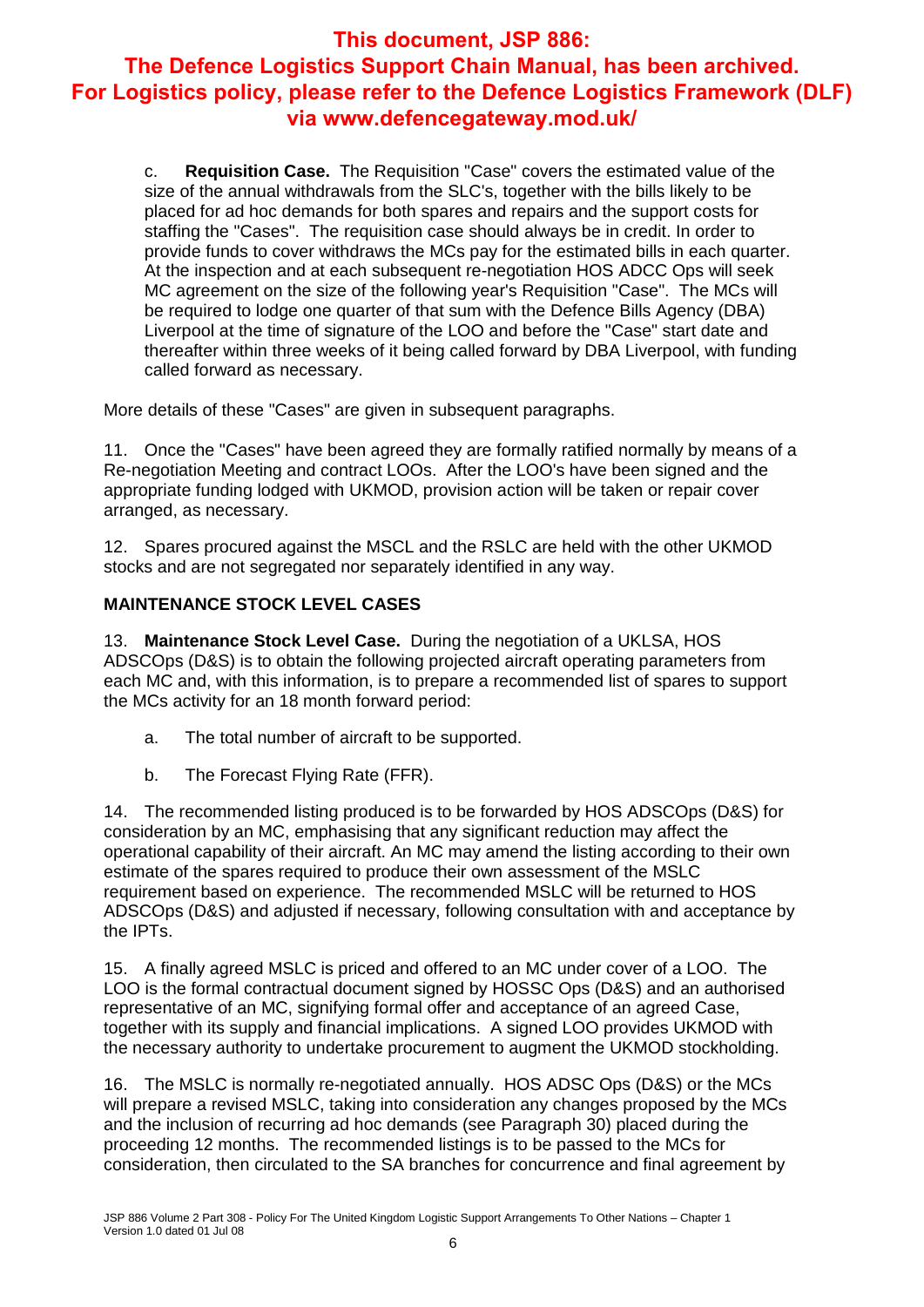the MCs. Any reductions in quantity between one year and the next that cannot be absorbed within UKMOD requirements must be purchased by the MCs.

#### **REPAIR STOCK LEVEL CASE**

17. During the initial negotiations the MCs can advise the items for which they require repaired with UKLSA support. The MC should also provide forward planning forecasts as necessary, for the number of engine repairs likely to be required over a 4 year period. HOS ADSCOps (D&S) in conjunction with the IPT determines the level of repairs that can be accepted and the method of repair in line with the following criteria:

a. **List 1 - Return and Repair.** MCs own item returned for repair by a Service Repair Organisation - 3rd line.

b. **List 2 - Return and Exchange.** MCs unserviceable item returned to the appropriate Defence Storage Distribution Centre (DSDC) in exchange for serviceable item issued on demand.

c. **List 3 - Return and Repair.** MCs own item returned for repair by the Contractor's Repair Organisation (CRO) (4th line). List 3 items will normally include serially numbered components which may be similar but not identical to MODUK components.

18. For List 2 items, recommendations are also made for the quantities needed to augment the UKMOD common repair pool. If an MC decides to provide the pool items 'in kind'. HOS ADSCOps (D&S) will arrange delivery to the UK. A statement will be produced each year, at the re-negotiation meeting, by HOS ADSCOps (D&S) detailing 'in kind' items and their historic value. Supply of an item 'in kind' from an MC is to be accepted as full payment against the cost of supplying an item for the repair pool. If the RSLC quantity is subsequently reduced, there will be no credit when an MC accepts an 'in kind' since no charge was raised initially. If no 'in kind' return can be made then the MC will receive a financial adjustment to the historic value of the original item supplied to the repair pool.

19. In order to provide a means of pre-funding the cost of the repair spares element, HOS ADSCOps (D&S) will assess the estimated repair costs of the main components and from that determine the likely value of spares required. This is achieved by breaking down the average repair cost per component into labour and spares elements using a formula based on historical data. The pre-funding required is a percentage of the spares element and is assessed for both contractor and service repair facilities. For ultimate billing purposes, HOS ADSC Ops (D&S) will wherever possible, charge the MC the actual cost of repair including repair spares and transportation costs.

20. An RSLC is prepared and agreed with an MC and is the subject of a formal LOO similar to that described in Paragraph 15 showing:

a. The 3 Lists of repairable items with forecast arisings for 12 months.

b. The required quantity to augment the repair pool to support the List 2 (Return and Exchange) forecast arisings.

- c. Estimated cost of List 2 repairs.
- d. The estimated cost of augmenting UK stocks of pools to support List 2.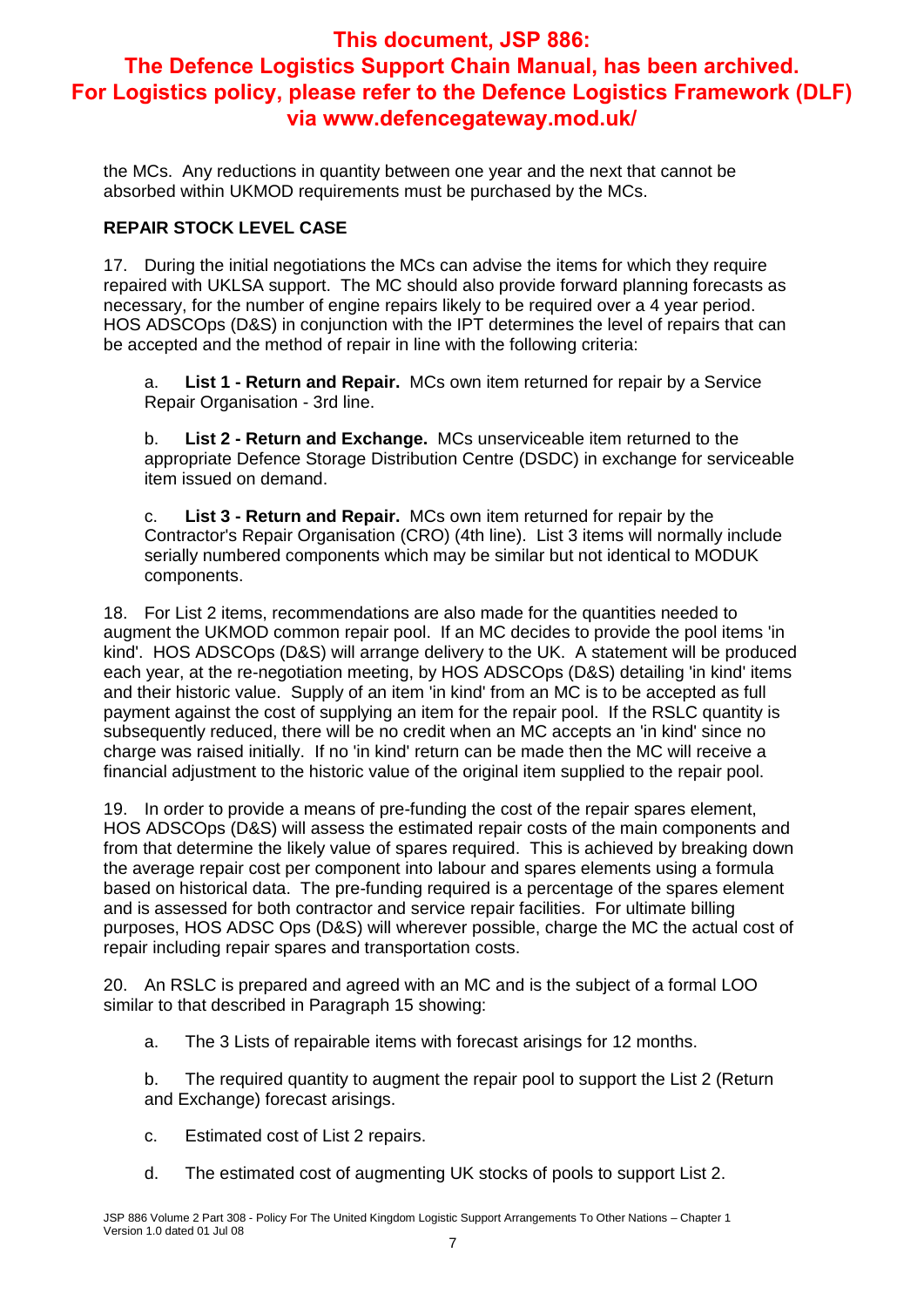- e. The estimated costs of enhancing stocks of repair spares to support repair arisings in List 1, 2 and 3.
- f. The funding requirements for sub-Paragraphs c, d and e.

#### **FUNDING OF CASES**

21. **Introduction.** The basic financial philosophy behind the UKLSA is that the UKMOD will not seek to make a profit or incur a loss overall. The MCs are responsible for reimbursing the UKMOD for all expenses incurred in connection with the Arrangement. These expenses are to be determined by HOS ADSC Ops (D&S) in accordance with Treasury Rules. Necessary funds will be made available by the MCs, in sterling, in such amounts and at such times as required by UKMOD. The MCs will accept financial liability for all spares held on their behalf or ordered within the various Case levels. The liability for these spares is to be met by the MCs depositing in the UK a sum of money to cover 1/6th of the cost of all spares on the MSLC and RSLC. This is based on the use of 18 months as the average Procurement Lead Time (PLT) for spares and assuming that 3 months worth of spares should be "on hand" at any time as a result of provisioning on behalf of the MCs, for which payment has been made by the UKMOD. Additionally, and within the IA, the MCs will give a dependable undertaking to pay the cost of the 5/6ths proportion remaining, if and when called upon to do so. In so far as List 2 pool items are concerned, the MCs are required on acceptance of the RSLC LOO, to deposit the total value at current prices if not providing "in kind". When MCs sign and accept the LOOs, they will, at the same time, arrange for the appropriate monies to be lodged with UKMOD DBA, Liverpool.

#### **STOCK LEVEL CASES**

22. In preparing the LOOs, HOS ADSC Ops (D&S) will calculate the proportion of the value of the SLCs to be pre-funded by the MCs. For the balance, the dependable undertaking on the part of the MCs must also cover any costs which may accrue if the MCs decide that action should be taken at any time to cancel contracts.

23. If, after the annual reviews of the MSLC and the repair spares element of the RSLC, the value has increased, revised LOOs request the MCs for a pre-funding equivalent to 1/6 of the value of the increase. If the value of the SLCs has decreased, the pre-funding of 1/6 the value of the decrease may be used to offset billing against the Requisition Case subject to the deduction of any non absorption's by the UKMOD of stock purchased on behalf of the MCs.

24. All MSLC spares prices are fixed for the Case year at negotiation but the price for repair spares is that current at the time the repair is completed. HOS ADSCOps (D&S) will be responsible for obtaining and pricing all vouchers relating to UKSLA issues, raising the Forms DAB 1, and forwarding them to DBA Liverpool, who will raise an invoice and debit the relevant MCs Requisition Case.

#### **REQUISITION CASE**

25. DBA Liverpool will submit a financial statement at the end of each month to the MCs, copied to HOS ADSCOps (D&S), detailing all the financial transactions for that month and showing the balance remaining. Funds provided but not committed in a quarter will be carried forward and applied to the next quarters requirements. Additional funds will be called forward from the MCs if the funding provided is insufficient to cover the anticipated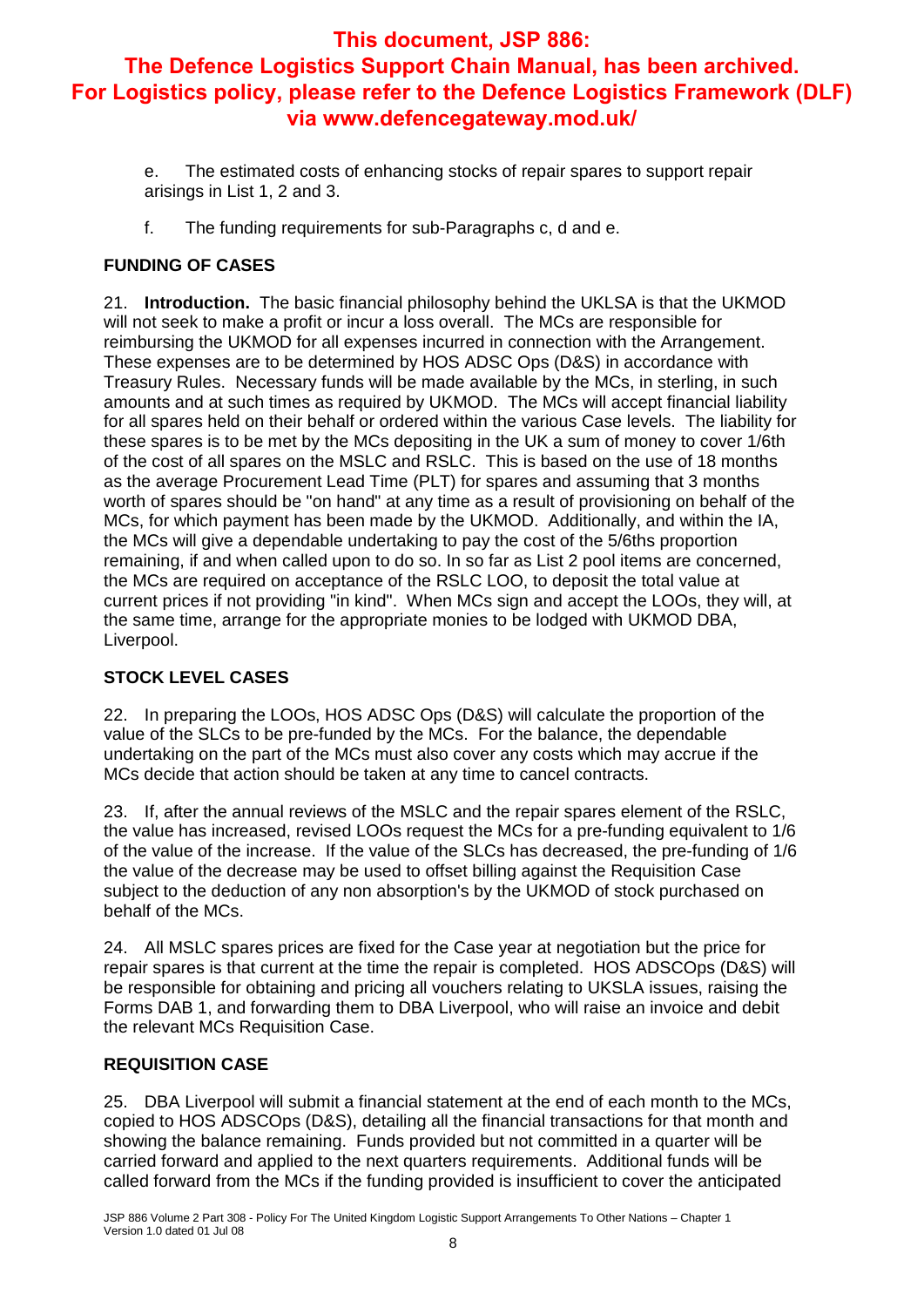activity. Should activity be such as to cause a predicted shortfall in funding then HOS ADSCOps (D&S) will reassess the Requisition Case and submit a revised LOO in the MCs calling for additional funding.

#### **DELETION OF ITEMS FROM THE SLCS**

26. When, for whatever reason, an item ceases to be common to both the UKMOD and an MC, it is to be deleted from the SLCs. Similarly an MC may reduce the quantity of an item on the SLCs A financial adjustment will have to be agreed with the MC following any deletion or reduction in the quantities listed on the SLCs. HOS ADSCOps (D&S) is responsible, on advice from the SA branches, for advising the MC when items on the SLCs are no longer provisioned by the UKMOD.

27. Where an MC no longer requires an item or wishes to withdraw from the UKLSA, it may offer any stock held either in the UK or by the MC to the UKMOD. Details are to be circulated to SA branches by HOS ADSCOps (D&S) and where the UK has a continuing requirement, arrangements are made to absorb spares into UK stocks subject to acceptable financial adjustment.

28. Where there is no continuing UKMOD requirement for the stock held or on order in the UK, the MC will be required to pay the outstanding balance for such items less any savings which can be made by cancelling orders. The MC will be expected to demand such equipment or alternatively, the UKMOD may arrange sale of the equipment and credit the MC with any sums realised.

29. Where an RSLC List 2 item is found to be subject to scrapping at Contractors Works, it will be assumed the MC and Service scrap rates are the same. Consequently MCs will be required to replace proportionately repair pool items that have been scrapped. MCs will be charged each year in relation to their repair activity during the previous 12 months.

#### **AD HOC DEMANDS ASSOCIATED WITH UKLSA**

30. Experience has shown that not all of the MCs requirements will have been forecast in the MSLC and RSLC and therefore the UKMOD will not have provisioned against these requirements. However, subject to prior agreement from the item manager, ad hoc demands will be satisfied from stock or dues in provided that the UK operational requirements are not put at an unacceptable risk. Ad hoc demands will be rejected when stock is not readily available. Demands in excess of the MSLC / RSLC recommended quantity, also known as ad hoc, will be treated in the same manner. Where release is possible the MC is to be advised and the issue processed by HOS ADSC Ops (D&S). Such demands will be priced at the time of issue.

#### **PROVISIONING**

31. **MSLC And Ad Hoc Demands.** Once LOOs have been exchanged and the transfer of funds completed, HOS ADSCOps (D&S) is to pass details of the MSLC to the appropriate SA branches for provision action. Items are to be provisioned thereafter as part of the normal provisioning programme subject to any variations advised by HOS ADSCOps (D&S). Demands placed by an MC will be treated as recurring consumption after the initial MSLC and included by the IPTs in their reprovisioning calculations.

32. Reprovisioning action is not to be taken automatically on ad hoc demands from an MC. An MC will indicate those ad hoc demands of a recurring nature and these are to be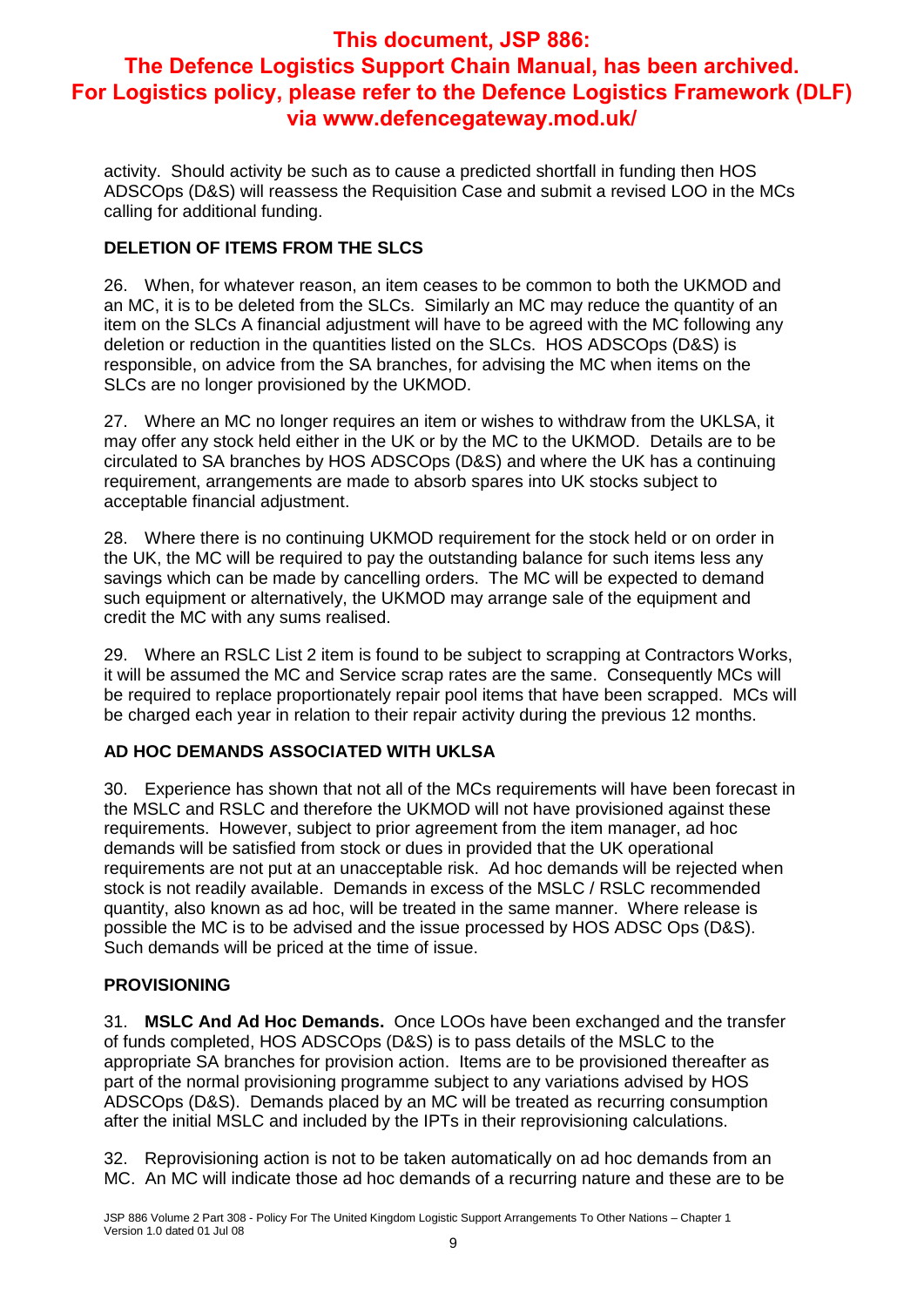recorded by HOS ADSCOps (D&S). At suitable intervals and/or re-negotiation time the ad hoc demands are to be considered for inclusion the MSLC:

33. An MC will give early advice to HOS ADSCOps (D&S) of any additional items they require as a result of any change in their FFR or operation of the aircraft being supported by the UKSLA. These will be treated as additions to the MSLC and passed to the SA branches for approval. The MSLC will be amended and the items priced, amended LOOs will be issued if required and the SA advised in order that provisioning action may be taken.

34. The MSLC will be negotiated annually between the MCs and HOS ADSCOps (D&S) on behalf of UKMOD.

#### **REPAIR STOCK LEVEL CASE**

35. The estimated requirements of an MC will be advised by HOS ADSCOps (D&S) initially based on an MCs operating parameters and thereafter either the MC will provide their own 12 months arising forecast or HOS ADSCOps (D&S) will calculate it on their behalf. HOS ADSCOps (D&S) will also calculate the List 2 pool commitment. Once agreement has been reached between an MC and HOS ADSCOps (D&S) the forecasts will be advised to the IPTs and other agencies responsible for including the quantities in their forward repair programmes. Where the repair is to be carried out in Industry (List 3), PTs will be tasked to arrange for separate contracts to be raised the repair of equipment for each of the individual MCs. The SA branches will ensure that a copy of each contract is forwarded to HOS ADSC Ops (D&S). Such special contracts must call for the contractor to itemise all UKMOD supplied repair spares used to ensure that the MCs are accurately charged.

#### **MODIFICATIONS**

36. The following procedures are to be read in conjunction with the standard UKMOD procedures for the procurement, control and issue of modifications, contained in C 14/1. HOS ADSC Ops (D&S) is the point of contact for MC modifications.

37. Each MC will be advised by HOS ADSCOps (D&S) of all modifications which are being considered by the UKMOD for the 'Aircraft type' and associated equipment, thought to be of interest to the MC. HOS ADSCOps (D&S) will recommend that any modification required by an MC. HOS ADSCOps (D&S) will recommend that any modification required by an MC should be obtained directly from the Prime Contractor. UKMOD will not supply modifications to an MC, although it may upgrade repairable items using repair spares after the modification has been adopted by the MC, on return for repair in the UK loop. For List 2 items an MC must agree to maintaining the same modification standard and buying any modifications otherwise the items will be transferred out of List 2. Modifications of List 2 items by the means of repair spares is a justifiable upgrade of List 2 items,

#### **NOTIFICATION OF MODIFICATIONS**

38. The Prime Contractor for the aircraft type, or the Engineering Authority (EA), should declare the applicability of modifications contained in JSP 886 Volume 4 Part 300 (C14/1). HOS ADSC Ops (D&S) is the point of contact for MC modifications.

JSP 886 Volume 2 Part 308 - Policy For The United Kingdom Logistic Support Arrangements To Other Nations – Chapter 1 Version 1.0 dated 01 Jul 08 39. HOS ADSCOps (D&S) will receive from the Project Office, modification proposals which may have common applicability to MC an UKMOD aircraft in advance of the 'contractors' submission to the Local Technical Committee (LTC). The information is vetted by HOS ADSCOps (D&S) and passed to the MCs for early advice. Form 714s followed by Form 715s sent with the minutes of the Modifications Committee meetings to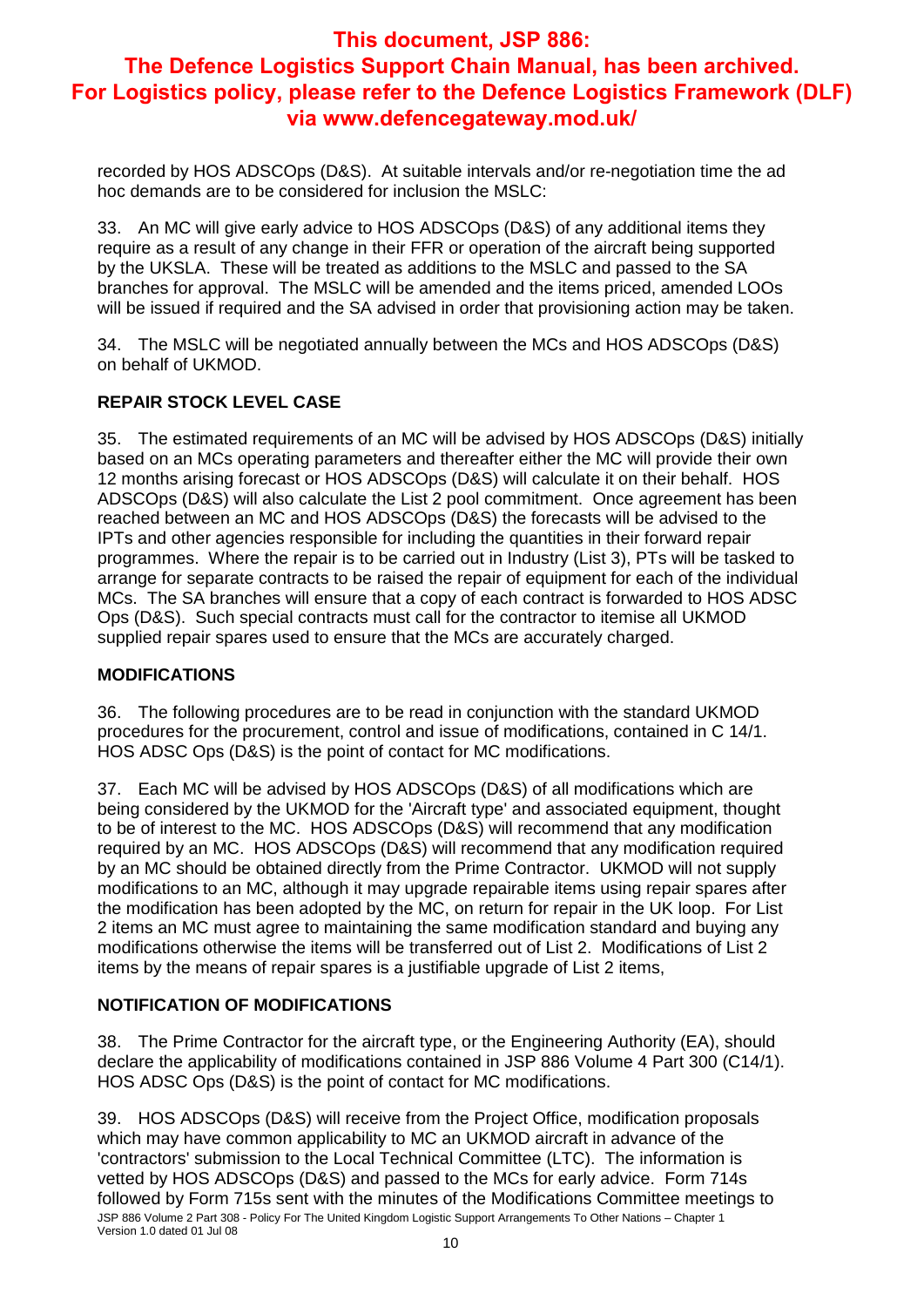HOS ADSC Ops (D&S) will be suitably adjusted to remove costing information before being forwarded to the MCs.

40. An MC may wish to take part in the joint development of a modification and may request the UKMOD to supply the modification sets. This may be done outside the UKLSA by MODUK Project Office agreement with the Prime Contractor. Otherwise the MC will make appropriate commercial arrangements direct with the Prime Contractor for the design and development work, including the purchase of modification sets as required, associated with the introduction of all modifications required for an MCs aircraft. MCs will keep HOS ADSC Ops (D&S) informed of all adopted modifications which affect the commonality of the items in the RSLC.

41. The introduction of modifications could affect the commonality of items in the MSLC and RSLC. Consequently the MCs and HOS ADSC Ops (D&S) are to review the MSLCs and the RSLCs regularly to ensure that old time spares are removed and new ones added with the necessary financial adjustment.

#### **ADP ASPECTS OF UKLSA**

42. An MC will be instructed to place all demands on HOS ADSCOps (D&S) using the Joint Services Priority Code (JSPC) relevant to their status. Ad hoc demands will be placed on HOS ADSCOps (D&S) where they will be actioned in accordance with Paragraph 31. Demand validation checks confirm that items are on the SLCs, the correct financial liability number is quoted and that the sum of the previous issued added to the current demand is not in excess of the SLC level. HOS ADSC Ops (D&S) will maintain a record of all demand activity against the SLCs.

#### **FAULTS**

43. Copies of Naval Technical Instructions (NTIs), Preliminary Instructions (PIs), Preliminary Warning Instructions (PWIs), Special Technical Instructions (STIs), Servicing Instructions (SIs) and summaries of Narrative Fault Reports and Aircraft Incidents produced by DD DEF LOG IS(Air)SA will be sent to the MCs for them to take any necessary action.

#### **OWNERSHIP**

44. The transfer of ownership of equipment takes place when an item leaves the UK DSDC, although exceptionally this may be when an item leaves the manufacturer or service consumer unit.

#### **TRANSPORTATION**

45. An MC is normally responsible for arranging the movement of UKLSA items from the UK DSDC or manufacturer to the final destination, usually employing a suitable freight agent for the work. Similarly, the movement of UKLSA items returned to the UK for repair or exchange will be arranged by the MCs or their agent. MCs will normally be responsible for arranging all customs clearance formalities and for the procurement of export licences as necessary. Where the UKMOD offers movement facilities or an MC utilises existing UKMOD movements systems, the MC will be responsible for repaying to UKMOD the cost of such services used.